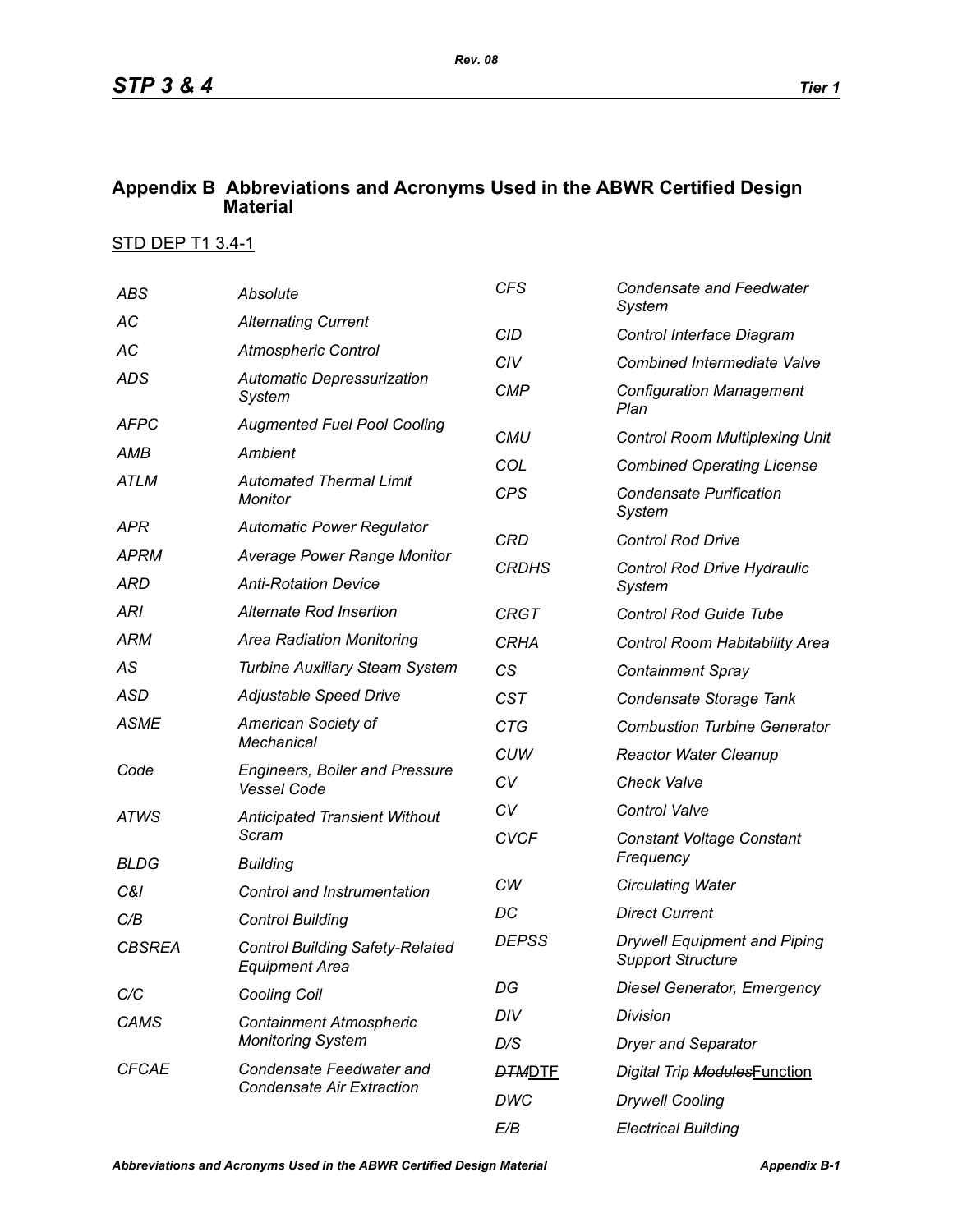| EAB           | <b>Exclusion Area Boundary</b>                | HSI            | Human-System Interfaces                                 |  |
|---------------|-----------------------------------------------|----------------|---------------------------------------------------------|--|
| <b>EAROM</b>  | Electrically-Alterable Read-Only<br>Memory    | <b>HVAC</b>    | Heating, Ventilating, and Air<br>Conditioning           |  |
| <b>ECCS</b>   | <b>Emergency Core Cooling</b>                 | HWH            | <b>Hot Water Heating</b>                                |  |
|               | System                                        | НX             | <b>Heat Exchanger</b>                                   |  |
| <b>EDG</b>    | <b>Emergency Diesel Generator</b>             | IA             | <b>Instrument Air</b>                                   |  |
| EMC           | <b>Electromagnetic Compatibility</b>          | <b>ICGT</b>    | In-Core Guide Tube                                      |  |
| <b>EMI</b>    | Electromagnetic Interference                  | <b>1&amp;C</b> | <b>Instrumentation and Control</b>                      |  |
| <b>EMSECF</b> | <b>Essential Multiplexing</b>                 | <b>INST</b>    | Instrumentation                                         |  |
|               | <b>SystemCommunication</b><br><b>Function</b> | <b>ISLOCA</b>  | Intersystem Loss-of-Coolant                             |  |
| EPD           | <b>Electrical Power Distribution</b>          |                |                                                         |  |
| ESD           | Electrostatic Discharge                       | ISI            | <b>In-Service Inspection</b>                            |  |
| <b>ESF</b>    | <b>Engineered Safety Feature</b>              | <b>ITAAC</b>   | Inspection, Tests, Analyses,<br>and Acceptance Criteria |  |
| <b>FCS</b>    | <b>Flammability Control System</b>            | <b>ITP</b>     | <b>Initial Test Program</b>                             |  |
| <b>FCU</b>    | <b>Fan Coil Unit</b>                          | IV             | <b>Intercept Valve</b>                                  |  |
| <b>FDWC</b>   | <b>Feedwater Control</b>                      | <b>ISV</b>     | <b>Intercept Stop Valve</b>                             |  |
| FIV           | <b>Flow-Induced Vibration</b>                 | <b>LCP</b>     | <b>Local Control Panels</b>                             |  |
| <b>FMCRD</b>  | <b>Fine Motion Control Rod Drive</b>          | LCW            | <b>Low Conductivity Waste</b>                           |  |
| FP            | <b>Fire Protection</b>                        | LD             | <b>Load Driver</b>                                      |  |
| <b>FPC</b>    | <b>Fuel Pool Cooling and Cleanup</b>          | LDS            | <b>Leak Detection and Isolation</b>                     |  |
| FPS           | <b>Fire Protection System</b>                 |                | System                                                  |  |
| FW            | Feedwater                                     | LOCA           | <b>Loss-of-Coolant Accident</b>                         |  |
| GL            | Grade Level                                   | <b>LOPP</b>    | <b>Loss of Preferred Power</b>                          |  |
| GSC           | <b>Gland Seal Condenser</b>                   | <b>LPFL</b>    | <b>Low Pressure Core Flooder</b>                        |  |
| <b>HAZ</b>    | <b>Heat-Affected Zone</b>                     | <b>LPMS</b>    | <b>Loose Parts Monitoring System</b>                    |  |
| <b>HCU</b>    | <b>Hydraulic Control Unit</b>                 | <b>LPRM</b>    | <b>Local Power Range Monitor</b>                        |  |
| <b>HCW</b>    | <b>High Conductivity Waste</b>                | <b>LPZ</b>     | Low Population Zone                                     |  |
| <b>HECW</b>   | <b>HVAC Emergency Cooling</b><br>Water        | <b>LSPS</b>    | <b>Lighting and Servicing Power</b><br>Supply           |  |
| HEPA          | <b>High Efficiency Particulate Air</b>        | МC             | <b>Main Condenser</b>                                   |  |
| HFE           | <b>Human Factors Engineering</b>              | M/C            | Metal-Clad                                              |  |
| <b>HNCW</b>   | <b>HVAC Normal Cooling Water</b>              | <b>MCAE</b>    | Main Control Area Envelope                              |  |
| <b>HPCF</b>   | <b>High Pressure Core Flooder</b>             | <b>MCC</b>     | <b>Motor Control Center</b>                             |  |
| <b>HPIN</b>   | <b>High Pressure Nitrogen Gas</b><br>Supply   | <b>MCES</b>    | <b>Main Condenser Evacuation</b><br>System              |  |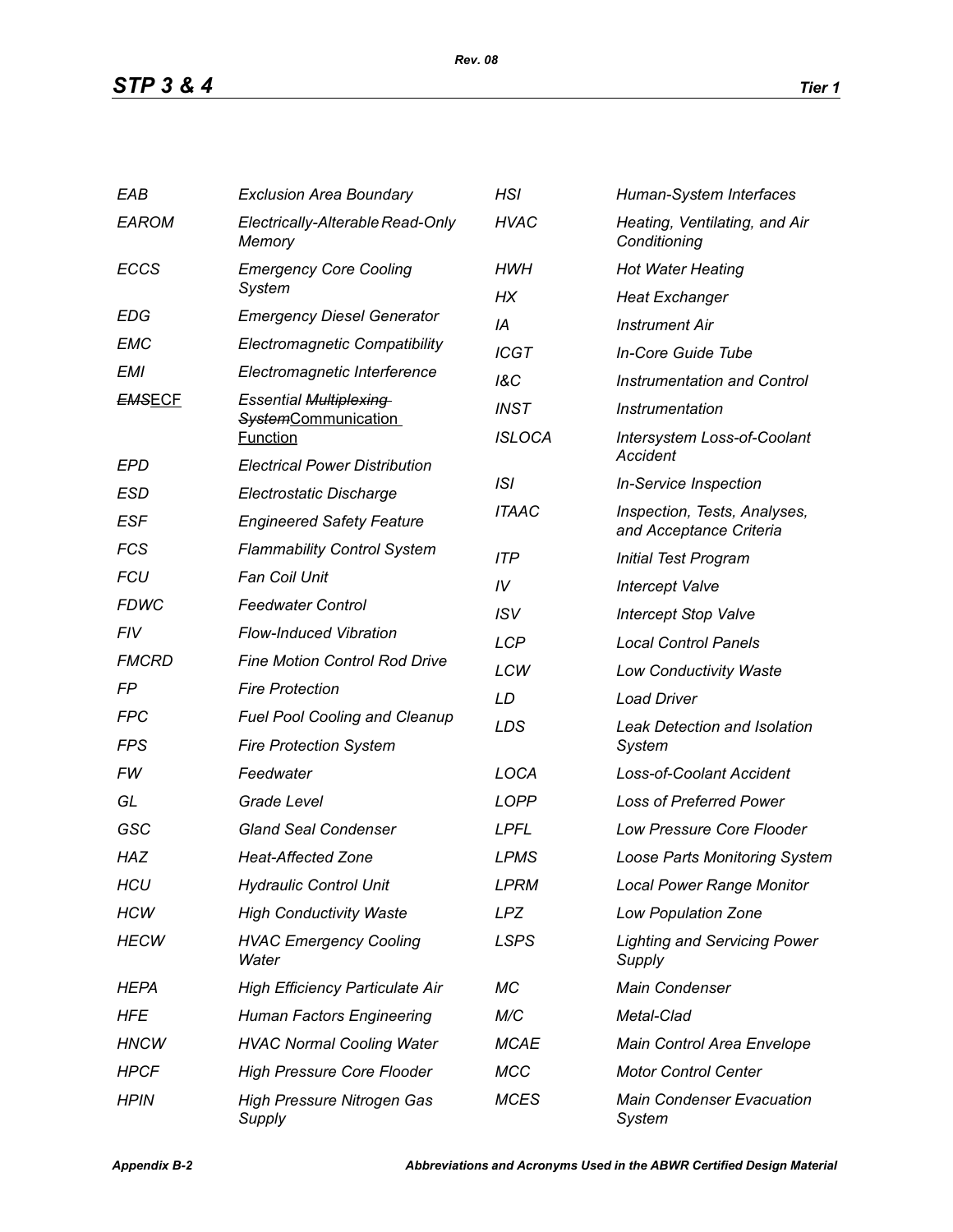*STP 3 & 4 Tier 1*

| <b>MCR</b>      | <b>Main Control Room</b>                                                    | <b>PRM</b>                                                  | <b>Process Radiation Monitoring</b>   |  |
|-----------------|-----------------------------------------------------------------------------|-------------------------------------------------------------|---------------------------------------|--|
| <b>MCRP</b>     | <b>Main Control Room Panels</b>                                             | <b>PROM</b>                                                 | Programmable Read-Only                |  |
| МG              | <b>Motor Generator</b>                                                      |                                                             | Memory                                |  |
| <b>MOV</b>      | Motor-Operated Valve                                                        | PS                                                          | <b>Pipe Space</b>                     |  |
| MPT             | <b>Main Power Transformer</b>                                               | PSW                                                         | <b>Potable and Sanitary Water</b>     |  |
| <b>MRBM</b>     | <b>Multi-Channel Rod Block</b><br><b>Monitor</b>                            | R/B                                                         | <b>Reactor Building</b>               |  |
|                 |                                                                             | <b>RAT</b>                                                  | Reserve Auxiliary Transformer         |  |
| МS              | <b>Main Steam</b>                                                           | <b>RCCV</b>                                                 | <b>Reinforced Concrete</b>            |  |
| <b>MSIV</b>     | <b>Main Steam Isolation Valve</b>                                           | <b>Containment Vessel</b>                                   |                                       |  |
| MSL             | <b>Main Steamline</b>                                                       | <b>RCIC</b>                                                 | <b>Reactor Core Isolation Cooling</b> |  |
| <b>MTSV</b>     | Main Turbine Stop Valve                                                     | <b>RCIS</b><br><b>Rod Control and Information</b><br>System |                                       |  |
| МT              | <b>Main Turbine</b>                                                         | <b>RCPB</b>                                                 | <b>Reactor Coolant Pressure</b>       |  |
| <b>MUWC</b>     | Make Up Water (Condensate)                                                  |                                                             | <b>Boundary</b>                       |  |
| <b>MUWP</b>     | Make Up Water (Purified)                                                    | <b>RCW</b>                                                  | <b>Reactor Building Cooling Water</b> |  |
| <b>MWP</b>      | <b>Makeup Water Preparation</b>                                             | <b>RFC</b>                                                  | <b>Recirculation Flow Control</b>     |  |
| <b>NBS</b>      | <b>Nuclear Boiler System</b>                                                | RFI                                                         | Radio Frequency Interference          |  |
| <b>NEMSNECF</b> | Non-Essential Multiplexing<br><b>SystemCommunication</b><br><b>Function</b> | <b>RHR</b>                                                  | <b>Residual Heat Removal</b>          |  |
|                 |                                                                             | <b>RHX</b>                                                  | <b>Regenerative HX</b>                |  |
| <b>NMS</b>      | <b>Neutron Monitoring System</b>                                            | <b>RIP</b>                                                  | <b>Reactor Internal Pump</b>          |  |
| <b>NPSH</b>     | <b>Net Positive Suction Head</b>                                            | RMU                                                         | <b>Remote Multiplexing Unit</b>       |  |
| <b>NRHX</b>     | Non-Regenerative HX                                                         | <b>RPS</b>                                                  | <b>Reactor Protection System</b>      |  |
| <b>NSD</b>      | Non-Radioactive Storm Drain                                                 | <b>RPV</b>                                                  | <b>Reactor Pressure Vessel</b>        |  |
| OGS             | Off-Gas System                                                              | <b>RRS</b>                                                  | <b>Reactor Recirculation System</b>   |  |
| <b>OLU</b>      | <b>Output Logic Unit</b>                                                    | <b>RSS</b>                                                  | Remote Shutdown System                |  |
| <b>OPRM</b>     | <b>Oscillating Power Range</b><br>Monitor                                   | <b>RSW</b>                                                  | <b>Reactor Service Water</b>          |  |
|                 |                                                                             | RW/B                                                        | Radwaste Building                     |  |
| OSC             | <b>Operational Support Center</b>                                           | RX                                                          | Reactor                               |  |
| <b>OST</b>      | Oil Storage and Transfer                                                    | S/B                                                         | Service Building                      |  |
| P/C             | <b>Power Center</b>                                                         | S/P                                                         | <b>Suppression Pool</b>               |  |
| <b>PASS</b>     | <b>Post-Accident Sampling</b>                                               | <b>SA</b>                                                   | Service Air                           |  |
|                 | System                                                                      | <b>SAM</b>                                                  | <b>Sampling System</b>                |  |
| <b>PCHS</b>     | <b>Power Cycle Heat Sink</b>                                                | SB&PC                                                       | <b>Steam Bypass and Pressure</b>      |  |
| <b>PCS</b>      | <b>Primary Containment System</b>                                           |                                                             | Control                               |  |
| PIP             | <b>Plant Investment Protection</b>                                          | SC                                                          | <b>Shutdown Cooling</b>               |  |
| <b>PMG</b>      | <b>Plant Main Generator</b>                                                 | <b>SCRRI</b>                                                | <b>Selected Control Rod Run-In</b>    |  |